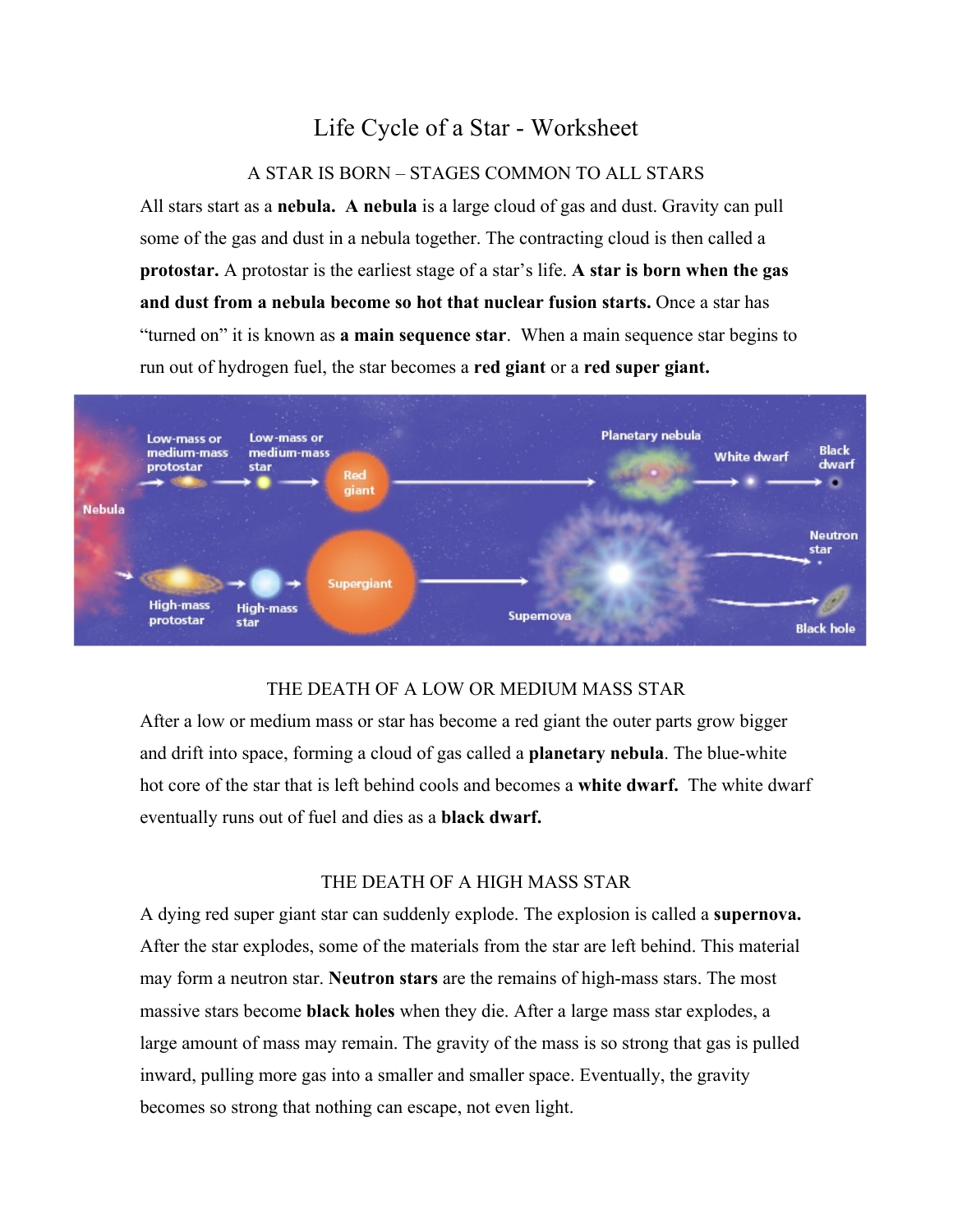# **Question Sheet**

Just like living things and humans, stars have a life cycle, which consists of birth, growth, development, middle age, old age, and death. The life cycle of a star spans over billions of years.

### **Section One - Sequencing**

The stages below are not in the right order. Number the stages in the correct order.

| The star begins to run out of fuel and expands into a red giant or red super<br>giant.                                               |
|--------------------------------------------------------------------------------------------------------------------------------------|
| Stars start out as diffused clouds of gas and dust drifting through space. A single<br>one of these clouds is called a <b>nebula</b> |
| What happens next depends on the mass of the star.                                                                                   |
| Heat and pressure build in the core of the <b>protostar</b> until <b>nuclear fusion</b> takes place.                                 |
| The force of gravity pulls a nebula together forming clumps called <b>protostars</b> .                                               |
| Hydrogen atoms are fused together generating an enormous amount of energy<br>igniting the star causing it to shine.                  |

## **Section Two - Vocabulary**

Match the word on the left with the definition on the right.

| black dwarf  | e. star left at the core of a planetary nebula                   |
|--------------|------------------------------------------------------------------|
| white dwarf  | <b>g.</b> a red super giant star explodes                        |
| nebula       | c. what a medium-mass star becomes at the end of its life        |
| protostar    | <b>b.</b> a large cloud of gas or dust in space                  |
| supernova    | a. exerts such a strong gravitational pull that no light escapes |
| neutron star | <b>d.</b> the earliest stage of a star 's life                   |
| black hole   | f. the remains of a high mass star                               |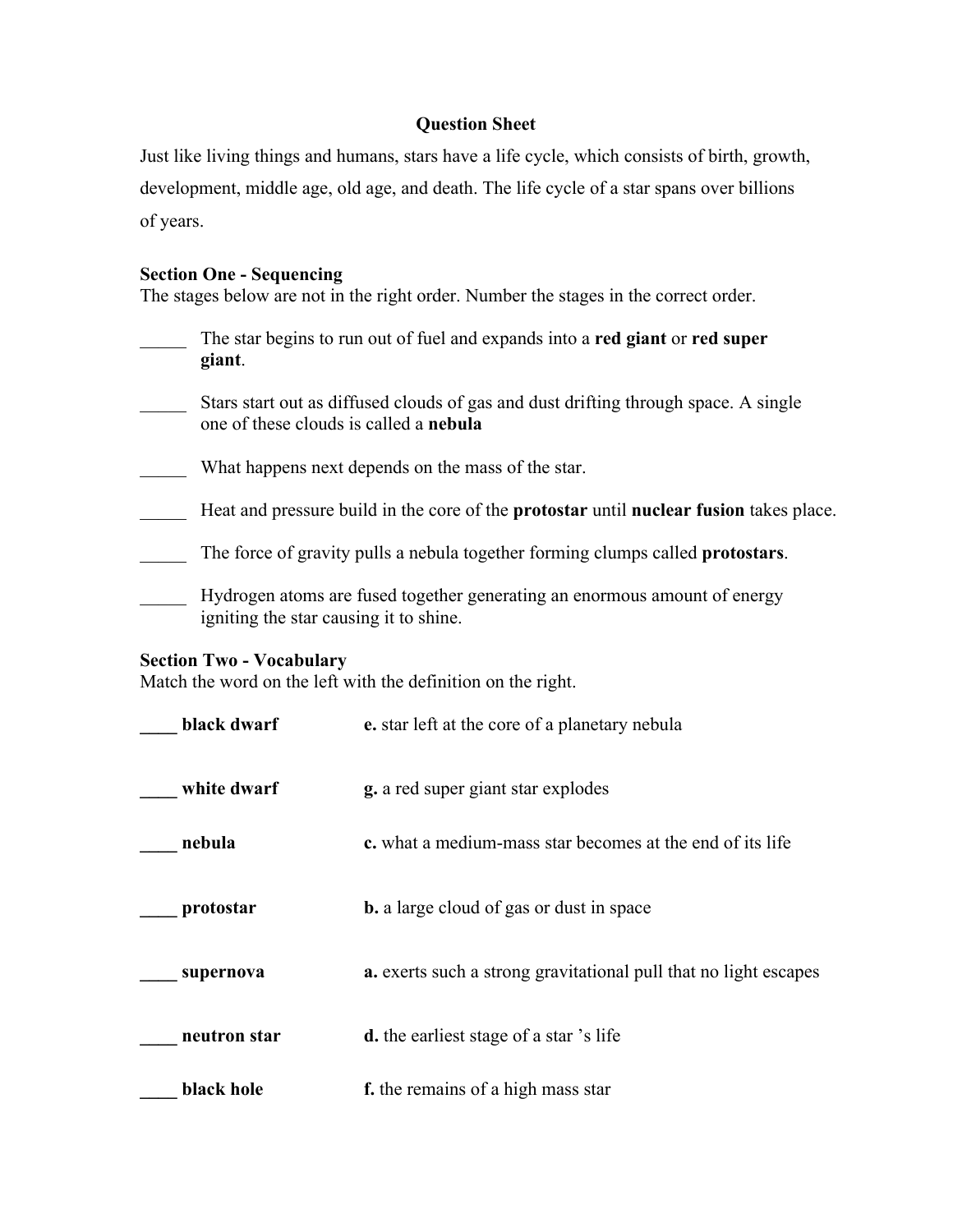

#### **Section Four – Understanding Main Ideas - High Mass Star**



- **\_\_\_\_ 1.** Black Hole
- \_\_\_\_ **2**. Supernova
- \_\_\_\_ **3**. Protostar
- \_\_\_\_ **4**. Gravity causes this to condense into a protostar
- \_\_\_\_ **5**. Main sequence star
- \_\_\_\_ **6**. When a star begins to run out of fuel and grows larger
- \_\_\_\_ **7**. Neutron star

# **Section Three – Understanding Main Ideas - Low Mass Star**